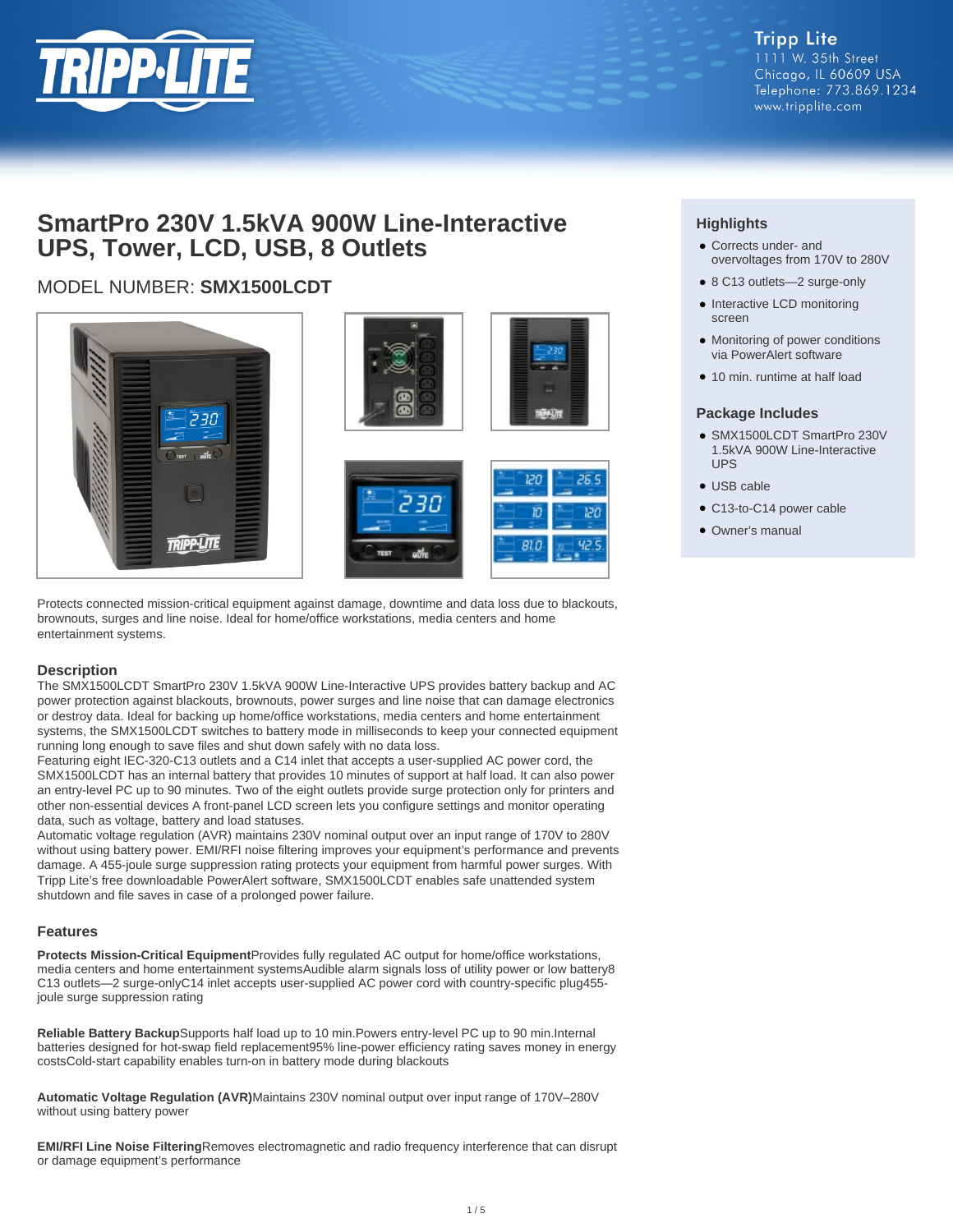

**Interactive LCD Screen**Front-panel LCD signals voltage, battery and load statusesSupports multiple advanced user setup and operating preferences

**Communications Port**USB port enables data-saving unattended shutdown when used with Tripp Lite's PowerAlert software, available via FREE download from [www.tripplite.com/poweralert](https://www.tripplite.com/poweralert)

**RJ45 Telephone/Ethernet Protection Jacks**Protect phone/DSL/fax/modem/Ethernet network against power surges

# **Specifications**

| <b>OVERVIEW</b>                                           |                                     |  |
|-----------------------------------------------------------|-------------------------------------|--|
| <b>UPC Code</b>                                           | 037332177445                        |  |
| UPS Type                                                  | Line-Interactive                    |  |
| <b>INPUT</b>                                              |                                     |  |
| Rated input current (Maximum Load)                        | <b>9A</b>                           |  |
| Nominal Input Voltage(s) Supported                        | <b>230V AC</b>                      |  |
| <b>UPS Input Connection Type</b>                          | C14 inlet                           |  |
| <b>Input Circuit Breakers</b>                             | 10A fuse                            |  |
| UPS Input Cord Length (ft.)                               | 6                                   |  |
| UPS Input Cord Length (m)                                 | 1.8                                 |  |
| Input Phase                                               | Single-Phase                        |  |
| Input Frequency                                           | ±3Hz                                |  |
| <b>OUTPUT</b>                                             |                                     |  |
| Output Volt Amp Capacity (VA)                             | 1500                                |  |
| Output Capacity (kVA)                                     | 1.5                                 |  |
| <b>Output Watt Capacity (Watts)</b>                       | 900                                 |  |
| <b>Output Capacity Details</b>                            | 6.5 A @ 230 V~                      |  |
| Power Factor                                              | 0.6                                 |  |
| Nominal Voltage Details                                   | 230V nominal output in battery mode |  |
| <b>Frequency Compatibility</b>                            | 50 / 60 Hz                          |  |
| <b>Frequency Compatibility Details</b>                    | Automatic frequency selection       |  |
| Output Voltage Regulation (Line<br>Mode)                  | 230V~ (+7% / - 12.8%)               |  |
| <b>Output Voltage Regulation (Battery</b><br>Mode)        | $+/- 5%$                            |  |
| <b>UPS Output Receptacles (Surge</b><br>Suppression Only) | 6 UPS outlets, 2 surge-only outlets |  |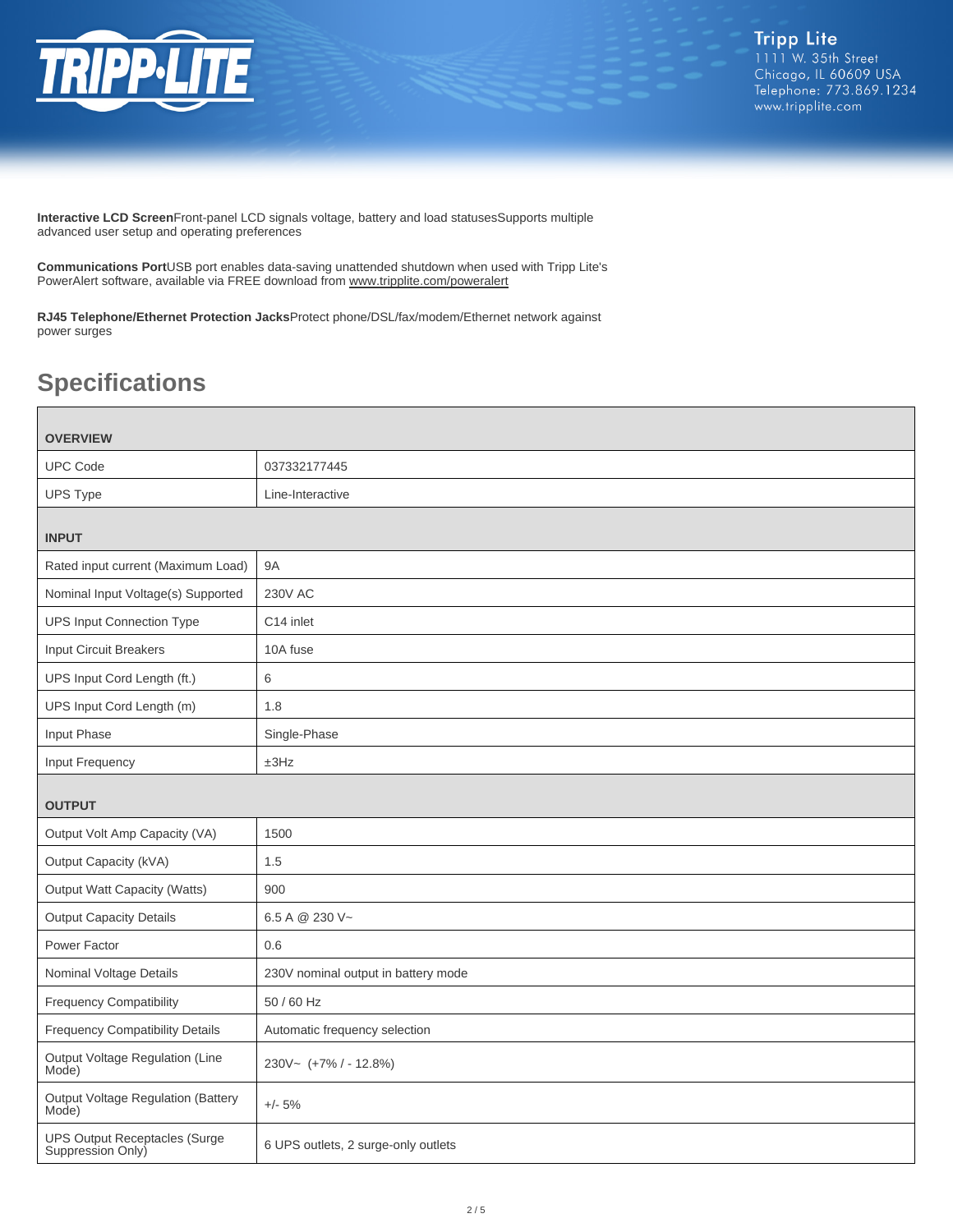

| Hot-Swap PDU options                          | PDUBHV10 (2U / 8 C13 outlets)                                                                                                                                                                                                           |  |
|-----------------------------------------------|-----------------------------------------------------------------------------------------------------------------------------------------------------------------------------------------------------------------------------------------|--|
| Output AC Waveform (AC Mode)                  | Sine wave                                                                                                                                                                                                                               |  |
| Output AC Waveform (Battery<br>Mode)          | PWM sine wave                                                                                                                                                                                                                           |  |
| Nominal Output Voltage(s)<br>Supported        | 220V; 230V; 240V                                                                                                                                                                                                                        |  |
| <b>Output Receptacles</b>                     | $(8)$ C <sub>13</sub>                                                                                                                                                                                                                   |  |
| Individually Controllable Load Banks          | No.                                                                                                                                                                                                                                     |  |
| <b>BATTERY</b>                                |                                                                                                                                                                                                                                         |  |
| <b>Battery Type</b>                           | Valve Regulated Lead Acid (VRLA)                                                                                                                                                                                                        |  |
| Full Load Runtime (min.)                      | 1.96 minutes (900 watts)                                                                                                                                                                                                                |  |
| Half Load Runtime (min.)                      | 9.96 minutes (450 watts)                                                                                                                                                                                                                |  |
| <b>Expandable Runtime</b>                     | No.                                                                                                                                                                                                                                     |  |
| DC System Voltage (VDC)                       | 24                                                                                                                                                                                                                                      |  |
| Battery Recharge Rate (Included<br>Batteries) | 10.1 hours from 10% to 90%                                                                                                                                                                                                              |  |
| Internal UPS Replacement Battery<br>Cartridge | <a class="productLink" href="//www.tripplite.com/UPS-Replacement-Battery-Cartridge-Tripp-Lite-APC-Belkin-&lt;br&gt;Best-Powerware-Liebert-other-UPS~RBC51">RBC51</a> (requires 2)                                                       |  |
| <b>VOLTAGE REGULATION</b>                     |                                                                                                                                                                                                                                         |  |
| Voltage Regulation Description                | Automatic voltage regulation (AVR) maintains line power operation with a correction range from 170V to 280V                                                                                                                             |  |
| Overvoltage Correction                        | Input voltages between 247 and 280 are reduced by 15%                                                                                                                                                                                   |  |
| <b>Undervoltage Correction</b>                | Input voltages between 170 and 207 are boosted by 18%                                                                                                                                                                                   |  |
| <b>USER INTERFACE, ALERTS &amp; CONTROLS</b>  |                                                                                                                                                                                                                                         |  |
| Front Panel LCD Display                       | LCD screen with scroll buttons indicates Input voltage, Output voltage, Frequency (Hz), AVR boost / cut status,<br>Output load in watts, Output load percentage, Output load in watts, Battery voltage and Estimated runtime in minutes |  |
| Switches                                      | Power switch offers whole UPS power control; Scroll/mute button enables LCD selection options and silences<br>audible alarm; Test button initiates self test                                                                            |  |
| Alarm Cancel Operation                        | Power-fail alarm can be silenced using alarm-cancel switch                                                                                                                                                                              |  |
| Audible Alarm                                 | Audible alarm indicates power-failure and low-battery conditions                                                                                                                                                                        |  |
| <b>SURGE / NOISE SUPPRESSION</b>              |                                                                                                                                                                                                                                         |  |
| UPS AC Suppression Joule Rating               | 455                                                                                                                                                                                                                                     |  |
| <b>UPS AC Suppression Response</b><br>Time    | Instantaneous                                                                                                                                                                                                                           |  |
| <b>UPS Dataline Suppression</b>               | 1 line TEL/DSL (1 in / 1 out); 10/100Base T Ethernet                                                                                                                                                                                    |  |
| EMI / RFI AC Noise Suppression                | Yes                                                                                                                                                                                                                                     |  |
| <b>PHYSICAL</b>                               |                                                                                                                                                                                                                                         |  |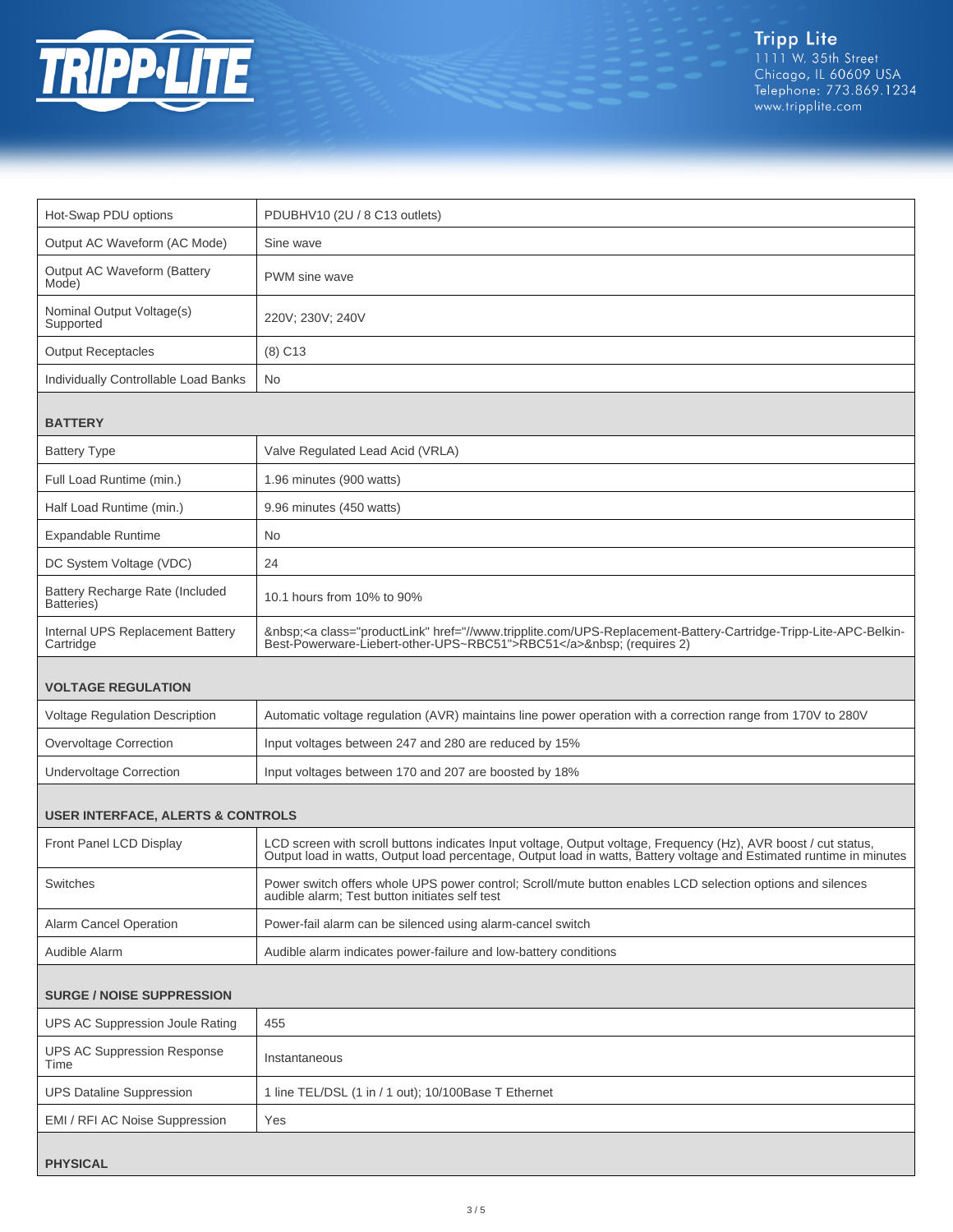

Tripp Lite<br>1111 W. 35th Street<br>Chicago, IL 60609 USA<br>Telephone: 773.869.1234<br>www.tripplite.com

| Primary Form Factor                                              | Tower                                                                                                                                          |  |
|------------------------------------------------------------------|------------------------------------------------------------------------------------------------------------------------------------------------|--|
| <b>Cooling Method</b>                                            | Fan                                                                                                                                            |  |
| Installation Form Factors Supported<br>with Included Accessories | Tower                                                                                                                                          |  |
| Primary UPS Depth (mm)                                           | 394                                                                                                                                            |  |
| Primary UPS Height (mm)                                          | 203                                                                                                                                            |  |
| Primary UPS Width (mm)                                           | 146                                                                                                                                            |  |
| Shipping Dimensions (hwd / cm)                                   | 28.70 x 23.11 x 49.02                                                                                                                          |  |
| Shipping Dimensions (hwd / in.)                                  | 11.30 x 9.10 x 19.30                                                                                                                           |  |
| Shipping Weight (kg)                                             | 12.34                                                                                                                                          |  |
| Shipping Weight (lbs.)                                           | 27.20                                                                                                                                          |  |
| <b>UPS Power Module Dimensions</b><br>(hwd, cm)                  | 20.32 x 14.60 x 39.37                                                                                                                          |  |
| <b>UPS Power Module Dimensions</b><br>(hwd, in.)                 | 8 x 5.75 x 15.5                                                                                                                                |  |
| UPS Power Module Weight (kg)                                     | 11.20                                                                                                                                          |  |
| UPS Power Module Weight (lbs.)                                   | 24.7                                                                                                                                           |  |
| <b>ENVIRONMENTAL</b>                                             |                                                                                                                                                |  |
| <b>Operating Temperature Range</b>                               | +32 to +104 degrees Fahrenheit / 0 to +40 degrees Celsius                                                                                      |  |
| Storage Temperature Range                                        | +5 to +122 degrees Fahrenheit / -15 to +50 degrees Celsius                                                                                     |  |
| <b>Relative Humidity</b>                                         | 0 to 95%, non-condensing                                                                                                                       |  |
| AC Mode BTU / Hr. (Full Load)                                    | 79                                                                                                                                             |  |
| Battery Mode BTU / Hr. (Full Load)                               | 918                                                                                                                                            |  |
| AC Mode Efficiency Rating (100%<br>Load)                         | 95%                                                                                                                                            |  |
| <b>COMMUNICATIONS</b>                                            |                                                                                                                                                |  |
| Network Monitoring Port Description                              | Supports detailed monitoring of UPS and site power conditions                                                                                  |  |
| <b>PowerAlert Software</b>                                       | For local monitoring via the UPS's built-in communication ports, download PowerAlert Local software at<br>https://www.tripplite.com/poweralert |  |
| <b>Communications Cable</b>                                      | USB cabling included                                                                                                                           |  |
| WatchDog Compatibility                                           | Supports Watchdog application, OS and hard-reboot restart options for remote applications                                                      |  |
| Network Management Card<br>Description                           | Network management not supported                                                                                                               |  |
| Communications Interface                                         | USB (HID enabled)                                                                                                                              |  |
| <b>LINE / BATTERY TRANSFER</b>                                   |                                                                                                                                                |  |
| <b>Transfer Time</b>                                             | 6 milliseconds                                                                                                                                 |  |